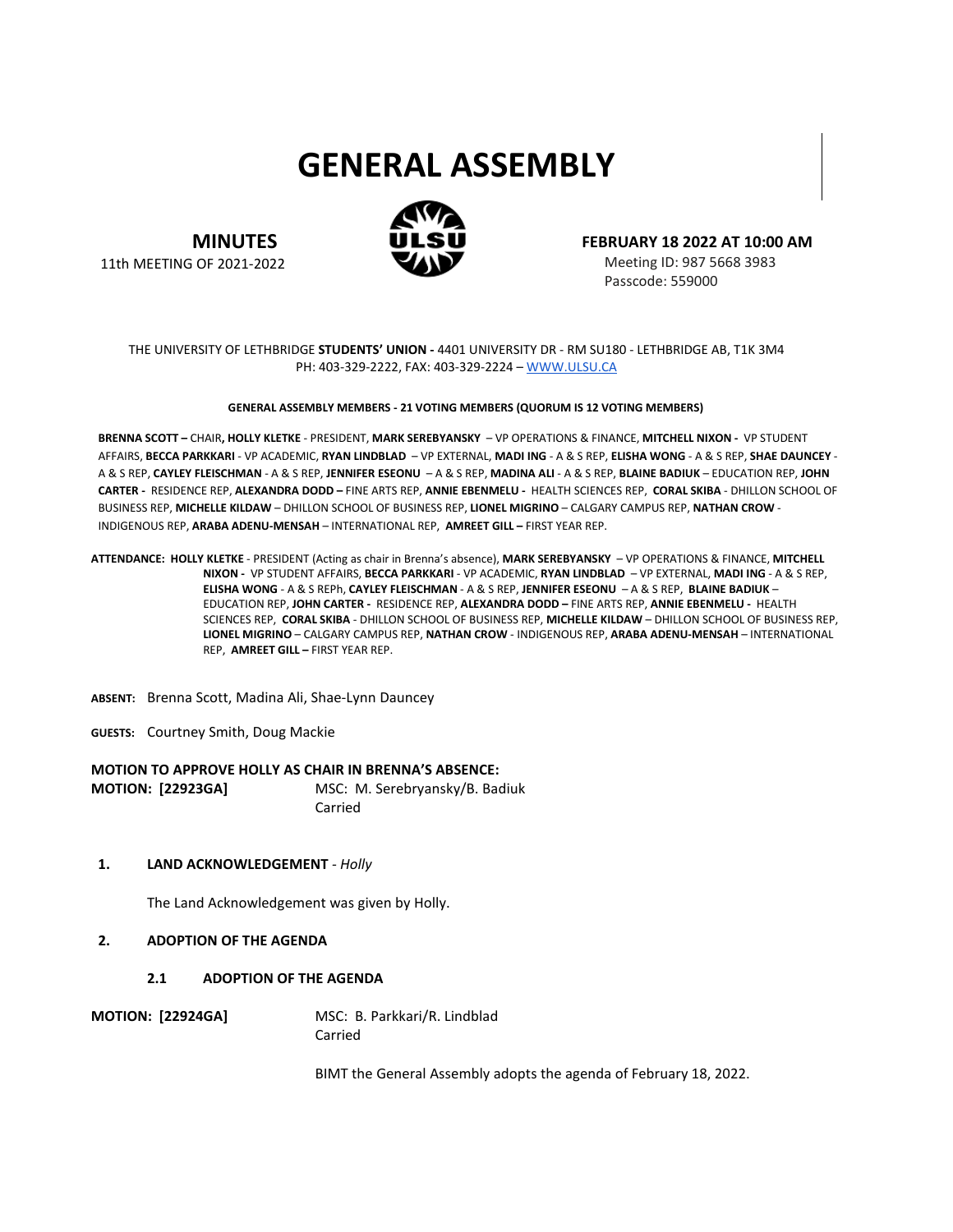#### **3. APPROVAL OF MINUTES**

#### **3.1 APPROVAL OF MINUTES** *(Attachment 3.1)*

**MOTION: [22925GA]** MSC: B. Parkkari/M. Serebryansky Carried

BIMT the General Assembly table the minutes of January 28, 2022.

- **4. CHAIR REMARKS** *- Holly* None at this time.
- **5. PRESENTATIONS TO COUNCIL**  None at this time.

#### **6. REPORTS**

Please read each report as posted on the ULSU website. Reports are due by the 5<sup>th</sup> business day of each month. Due to this being a special convention of the General Assembly, there will be no verbal reports given at this time.

**7. ITEMS FOR INFORMATION**

None at this time.

**8. ITEMS FOR ACTION: CLUBS, GROUPS, AND INDIVIDUALS** None at this time.

# **9. ITEMS FOR ACTION: ULSU BUSINESS**

- **9.1 PLEBISCITE QUESTION- Mark**
- **MOTION: [22926GA]** MSC: M. Serebryansky/R. Lindblad

BIMT the General Assembly approve the following plebiscite question(s) for the 2022/23 election cycle:

Abstained: Cayley Fleischman *- I would like to note my conflict of interest with the motions and discussions regarding Greek Life Organizations at the meeting of the ULSU General Assembly on February 18, 2022. I am an alumnae of Kappa Beta Gamma - Alpha Iota Chapter and as such will be abstaining from all votes pertaining to this topic.*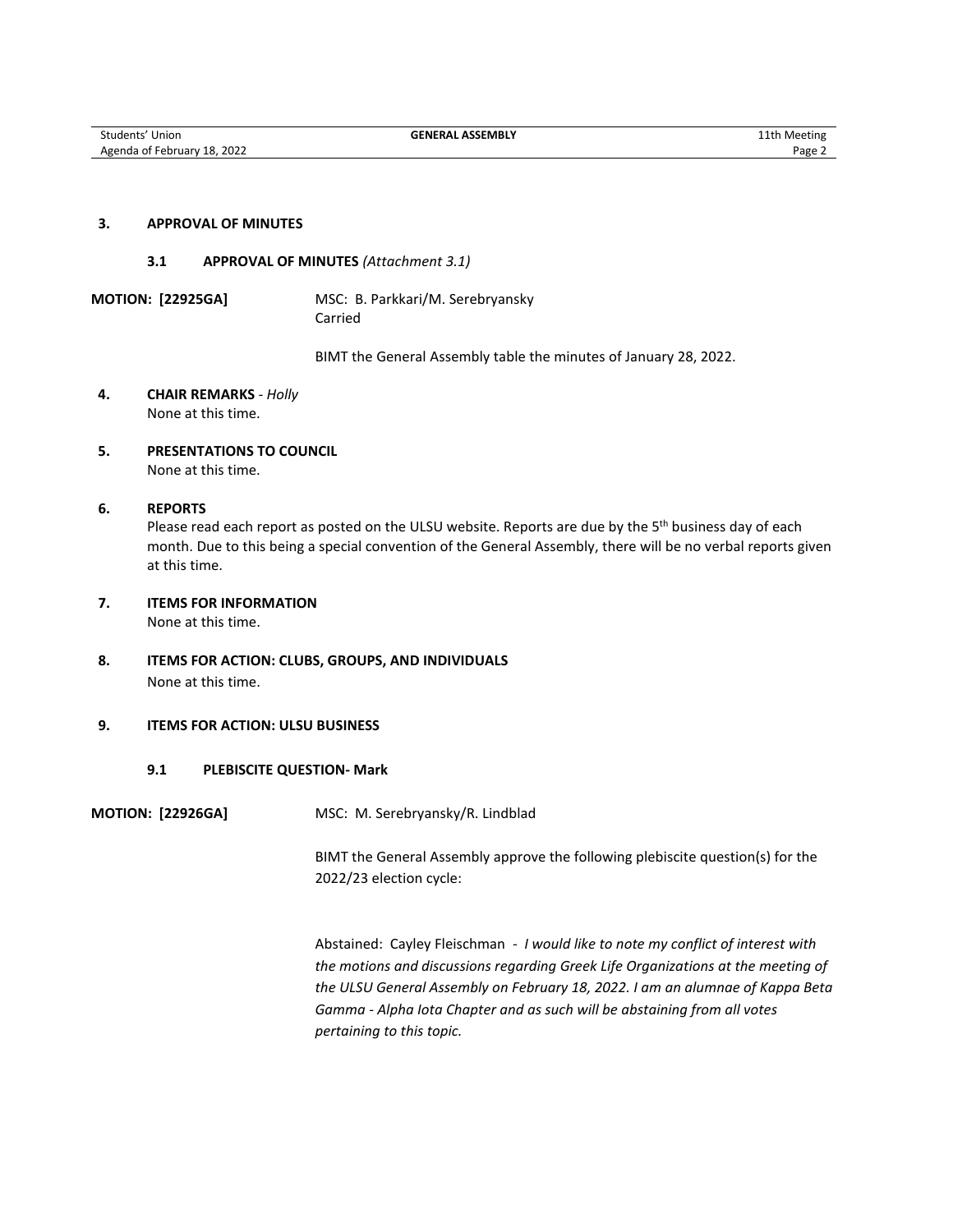# **MOTION: [22927GA]** MOTION TO TABLE THE PLEBISCITE QUESTION SO THAT THE VERBIAGE CAN BE FINALIZED AND APPROVED VIA A MAILBOX BALLOT.

MSC: M. Ing/B. Badiuk Carried

**Q1:** Do you believe that Greek Letter Organizations, present, current, or future, are both necessary and safe contributors to the U of L student experience?

- Yes
- No

**Q2.1:** Do you believe that the previously de-ratified Greek Letter Organization, Delta Eta Iota, Alpha chapter, should be re-ratified (whereas ratification means access to event insurance, club funding from SU levies, representation, etc.) by the ULSU in the 2022-2023 academic year?

- Yes
- No

**Q2.2:** Do you believe that the previously deratified Greek Life Organization, Kappa Sigma International, Omicron Xi Chapter should be re-ratified (whereas ratification means access to event insurance, club funding from SU levies, representation, etc.) by the ULSU in the 2022-2023 academic year?

- Yes
- No

**Q2.3:** Do you believe that the previously deratified Greek Letter Organization,Kappa Beta Gamma International Sorority, Alpha Iota Chapter, should be re-ratified (whereas ratification means access to event insurance, club funding from SU levies, representation, etc.) by the ULSU in the 2022-2023 academic year?

- Yes
- No

# Mark

- There will be a preamble included for the students to read more info.
- These questions will go to the student body as a plebiscite on the SU General election ballot.
- We broke this down so that it was similar to the September special GA meeting and we feel that these should be voted on separately.
- There have been a lot of hours put into trying to address the systemic issues involving these organizations.
- We are doing a plebiscite instead of a referendum so the results are not binding.

# DISCUSSION

Courtney - There is nothing I would change with the questions. I like how they are presented, and the statements about safety. I think the questions are neutral. I am in favour of presenting the questions to the student body.

Doug - I think the question is important because of the complications that the decisions that have been made by the SU. My question would be how would we communicate if we have overwhelming support in favour of GL. I don't want this to usurp the other processes that we have already identified. These are good initiatives.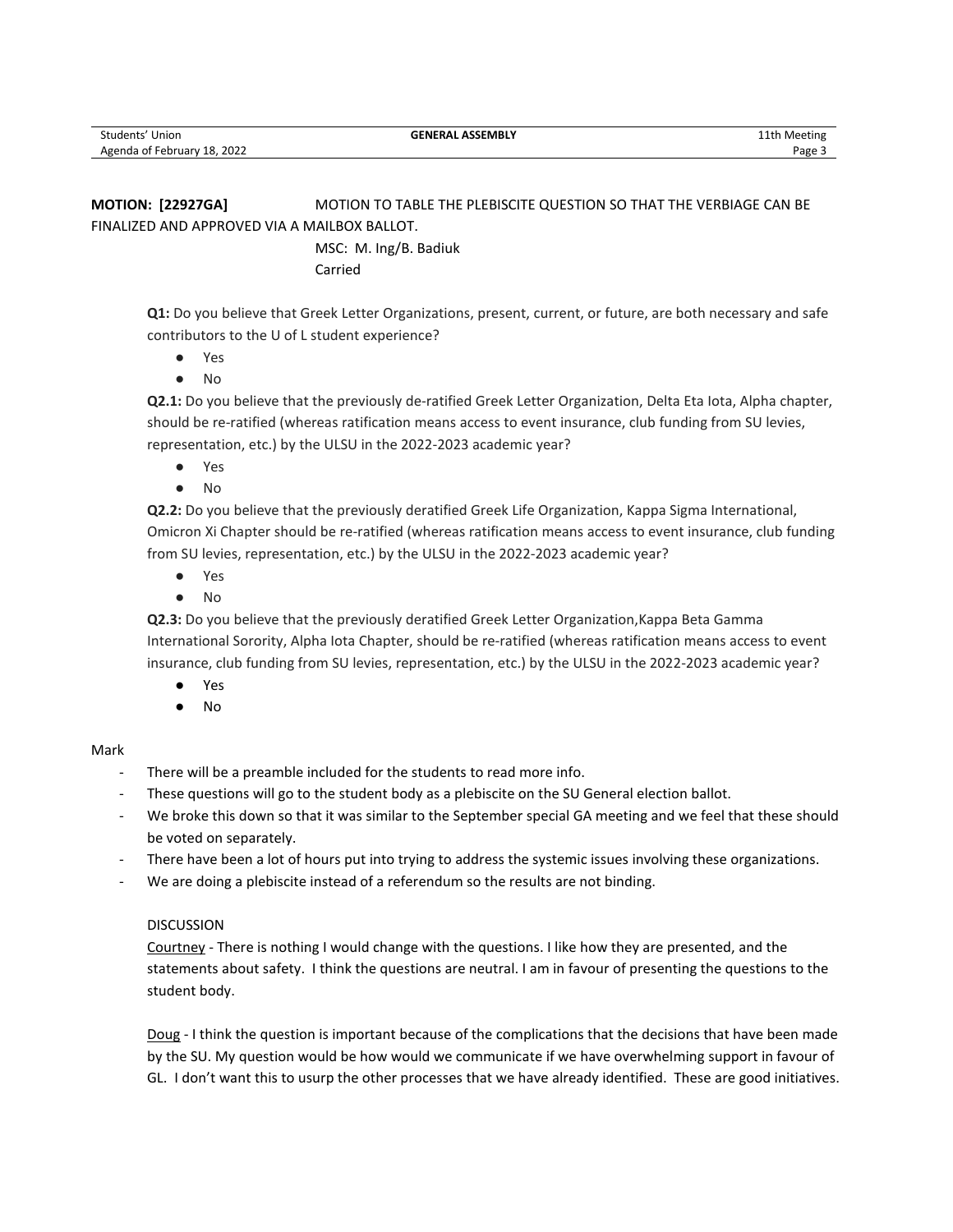Holly - The results will not usurp the work we have done. Our recommendations will still stand on the ratification status, this is just one avenue that we are using to gain student input, but the results will have no bearing on the ratification of these groups.

Blaine - In the preamble I would like to request that we say that this is non-binding. Do we need to include the school year?

Courtney - Do they make a meaningful impact on campus, perhaps we should add something in the question on what is their meaningful impact on campus, if we don't have them does it make a difference on campus. We need some kind of language for that.

Lionel - Are they willing to put in the effort next year to make a positive impact in the community and campus. It will take a lot of work to do the work and recognize where they went wrong.

Madi - We are in a difficult position of public opinion, should we run this past Greek Life members as well so that we can have their input. What does the ULSU provide to Greek Life? We should add what the SU is providing in our preamble.

Courtney - What have they done this year? One hour of training in my opinion is not enough to address all the wrongdoings and to acknowledge their faults and move forward.. One training session is not enough.

Amreet - Just wanted to confirm how many GL organizations there are. Holly confirmed that there are 3 orgs but they also have different chapters.

Mark - Perhaps we need to explain exactly what a chapter is in the preamble. Regarding receiving input on the question from GL; I'm not confident in doing that because of my experiences I've encountered this past year. Perhaps we can schedule GL to speak at our town hall? We want to make sure we're talking about the organization and not the people involved.

Blaine - Maybe for question one……..are they necessary and safe and contribute to an overall positive U experience?

Amreet - Perhaps we should put a dash after the org and then list the chapter.

Doug - Would like to thank the SU team for the great progress they've made this year. It might be helpful before all the questions to say that this is where we've come from, this is where we are, we want your input on how to proceed with this, and here's why these questions have been asked.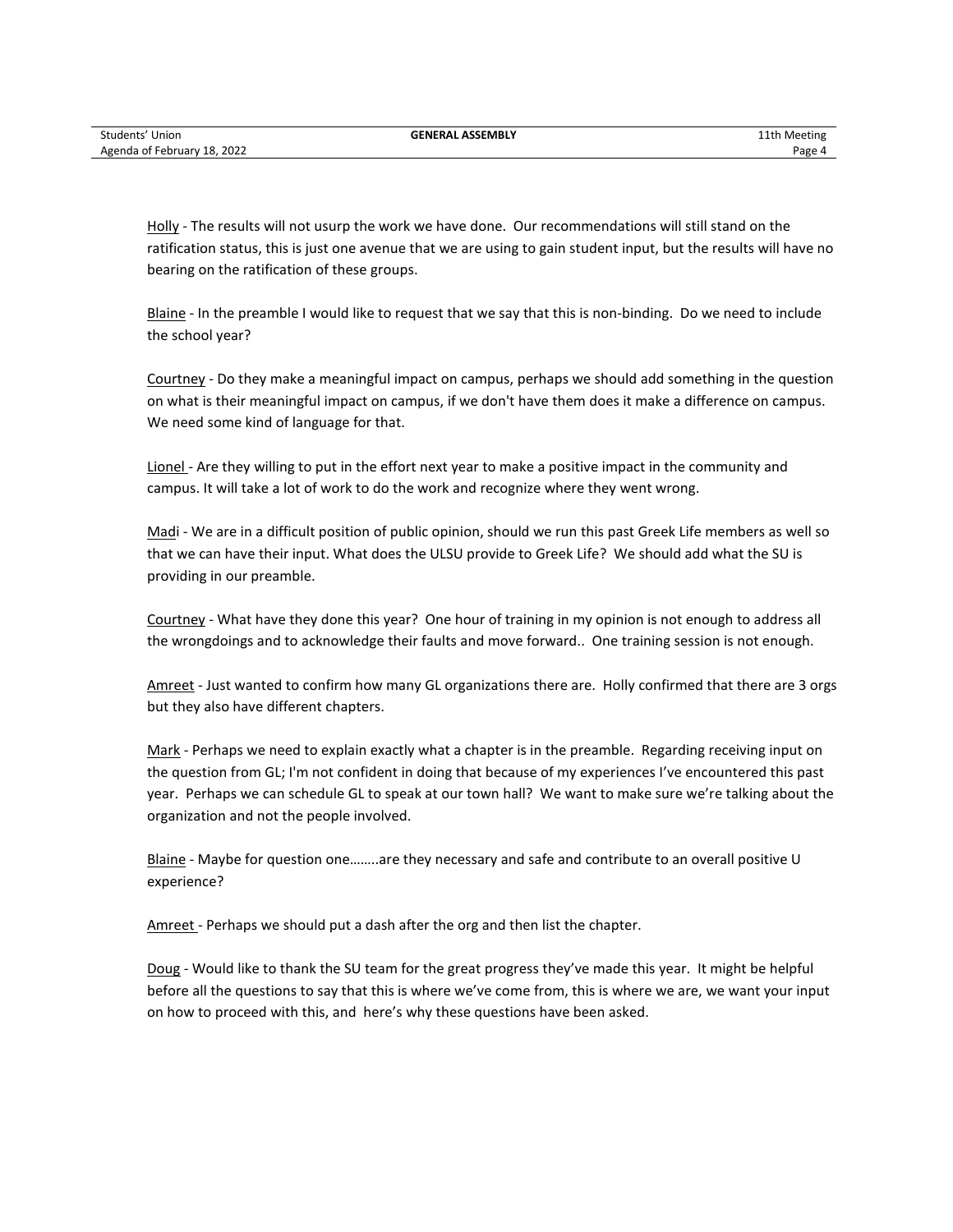| Students'<br>' Union        | <b>GENERAL ASSEMBLY</b> | 11th Meeting<br>. |
|-----------------------------|-------------------------|-------------------|
| Agenda of February 18, 2022 |                         | $Page \cup$       |

Michelle -If this was a court, what history do we have of clubs being de-ratified and then coming back as a better organization? I don't see a reason to ratify these groups under the auspices of the Students' Union or the U of L.

Holly - The governance still lies in the hands of the SU. This plebiscite will have no effect on the decision of the SU to ratify.

# **MOTION: [22928GA] MOTION TO PERMIT MARK TO CHAIR AS A REPLACEMENT FOR HOLLY** MSC: B. Parkkari/M. Nixon Carried

BIMT the General Assembly vote to permit Mark to chair the meeting, as Holly was unable to stay the duration of the meeting.

#### **9.2 REFERENDUM QUESTION**

**MOTION: [22929GA]** MSC: B. Parkkari/R. Lindblad Carried

> BIMT the General Assembly approve the following referendum question for the 2022/23 election cycle:

The ULSU is proposing a \$17.56/semester fee for the fall and winter semesters, adjusted to inflation (maximum 3%) to offer a Student Support package of applications oriented around bringing students affordable and accessible support during their time at the University of Lethbridge.

Do you support the adoption of a \$17.56 (adjusted to inflation, to a maximum of 3%), semesterly fee, excluding summer, to be applied to each current undergraduate student enrolled at the University of Lethbridge, which gives students access to the following services:

- The CALM app
- Nimbus Learning
- Grammarly Premium
- **Udemy**
- **Aaptiv**

All students will be eligible to opt out of this fee.

● Yes